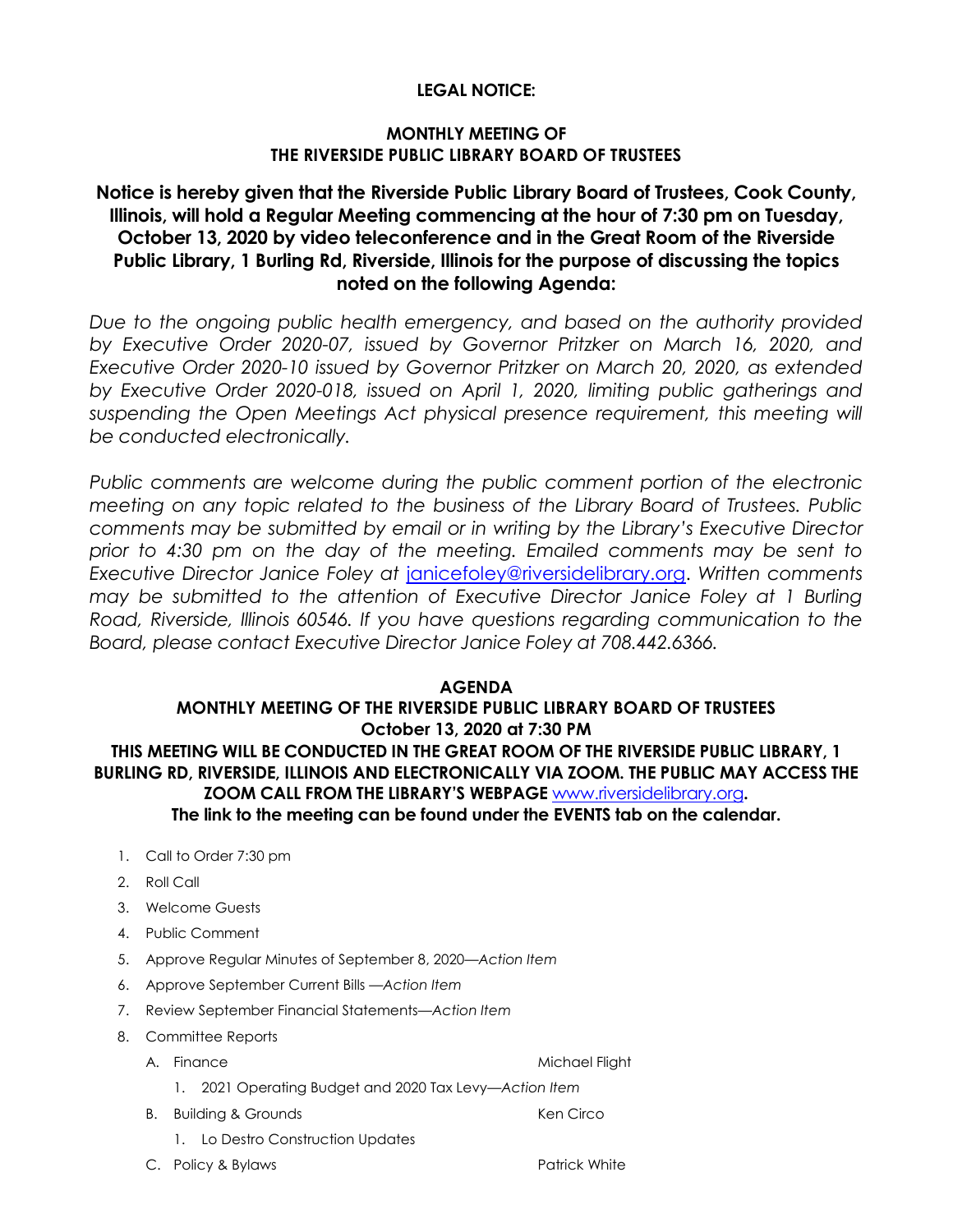- D. Technology and the matter of the Michael Hagins
- 
- E. Communications Jen Pacourek & Courtney Greve Hack
- 9. Staff Reports: September

| А. |                                             | Children & Youth Services Manager |
|----|---------------------------------------------|-----------------------------------|
|    | Nora Durbin                                 |                                   |
| В. | Patron Services & Computer Services Manager | <b>Sharon Shroyer</b>             |
|    | C. Information Services                     | Diane Silva                       |
|    |                                             |                                   |

- 10. Director's Report and Table 10. Director's Report
- 11. Unfinished Business
	- A. Board Packet Online Access*—Action Item*
- 12. New Business
	- A. Intergovernmental and Subrecipient Agreement for Coronavirus Relief Funds*—Action Item*
	- B. Suburban Cook County Application for Coronavirus Relief Funds—*Action Item*
	- C. Phone System Quotes*—Action Item*
	- D. Employee Handbook Update*—Action Item*
	- E. Per Capita Grant Requirement
- 13. Announcements
- 14. Correspondence & FYIs
- 15. Executive Session

*The Board of Trustees may decide, by a roll call vote, to convene in executive session if there are matters to discuss confidentially, in accordance with the Open Meetings Act.*

16. Adjournment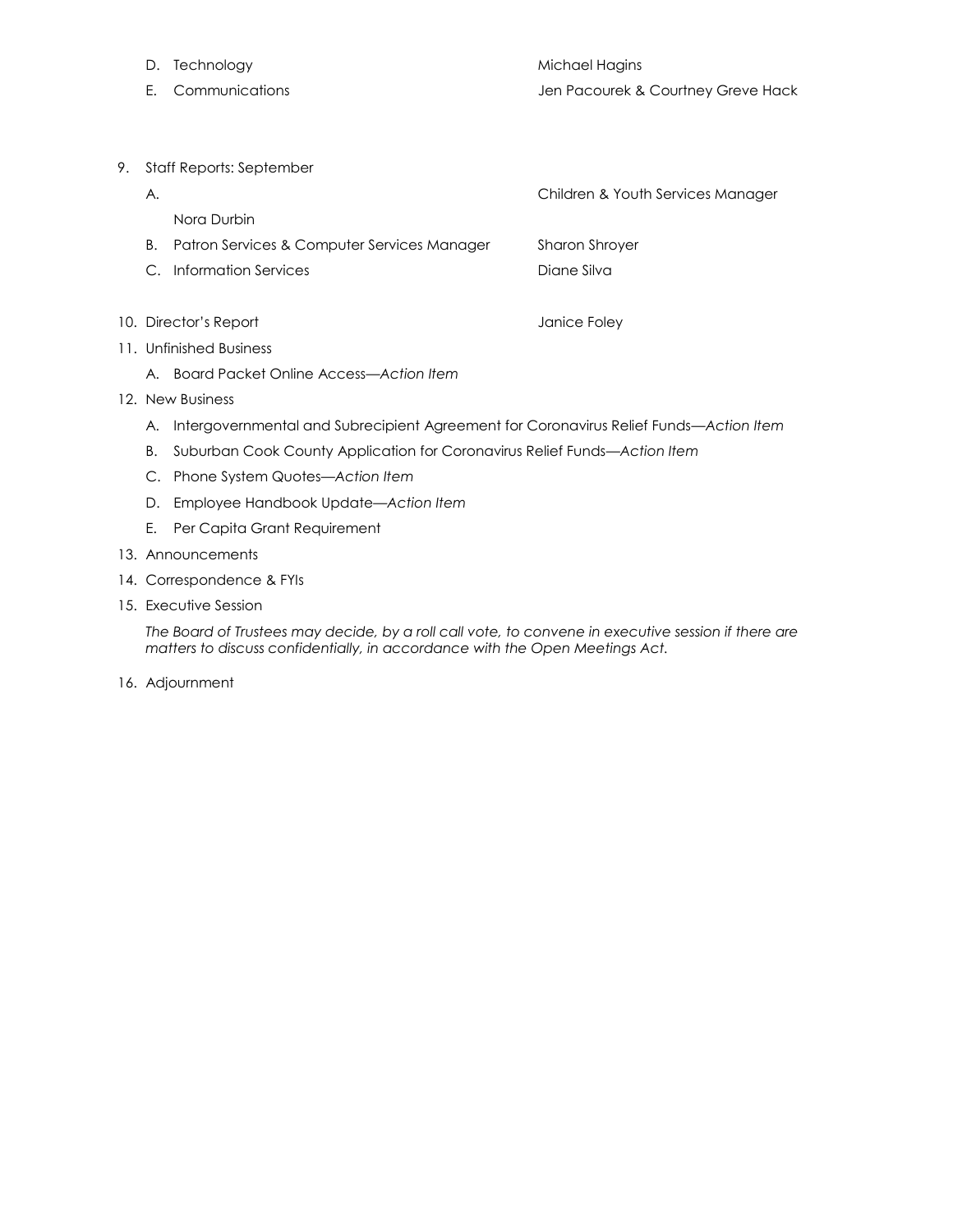# **Minutes of the Regular Board Meeting of the Riverside Public Library Board of Trustees September 8, 2020**

**Held Tuesday, September 8, 2020** by video teleconference via Zoom, called for 7:30 pm.

**In Attendance:** President, Joan Wiaduck; Vice President, Ken Circo; Treasurer, Michael Flight; Secretary, Courtney Greve Hack; Michael Hagins; Jen Pacourek; and Patrick White

**Also in Attendance:** Library Director, Janice A. Foley; Assistant Director, Diane Silva; Bookkeeper, Jane Wilhelm; Administrative Assistant, Christine Legan

Called to order at 7:34 pm by President Joan Wiaduck.

#### **Welcome Guests:** Nora Durbin

#### **Review of Minutes**

Ken Circo moved, and Jen Pacourek seconded, that the Board approve the minutes of the August 11, 2020 regular meeting. Ayes: Circo, Flight, Greve Hack, Hagins, Pacourek, White Nays: None Abstained: None The motion passed.

Ken Circo moved, and Jen Pacourek seconded, that the Board approve the minutes of the August 25, 2020 special meeting. Ayes: Circo, Flight, Greve Hack, Hagins, Pacourek, White Nays: None Abstained: None The motion passed.

# **Review of Current Bills**

Michael Flight moved, and Jen Pacourek seconded, that the Board approve the payment of payroll checks for department numbers 001 through 004, and accounts payable check numbers 21909, 21937 through 21973, 21975 and 21976 in the total amount of \$79,472.24, including voided check numbers 21909 and 21974, which includes payroll through August 31, 2020. Roll Call Vote: Ayes: Circo, Flight, Greve Hack, Hagins, Pacourek, White

Nays: None Abstained: None The motion passed.

# **Review of Financial Statements**

Michael Flight moved, and Ken Circo seconded, that the Board approve the financial statements for August 31, 2020, subject to audit. Roll Call Vote: Ayes: Circo, Flight, Greve Hack, Hagins, Pacourek, White Nays: None Abstained: None The motion passed.

# **Committee Reports**

# *Finance—Preliminary 2021 Operating Budget and 2020 Tax Levy*

The Board reviewed and discussed the preliminary 2021 Operating Budget and 2020 Tax Levy. The finalized budget will be on the October agenda for approval.